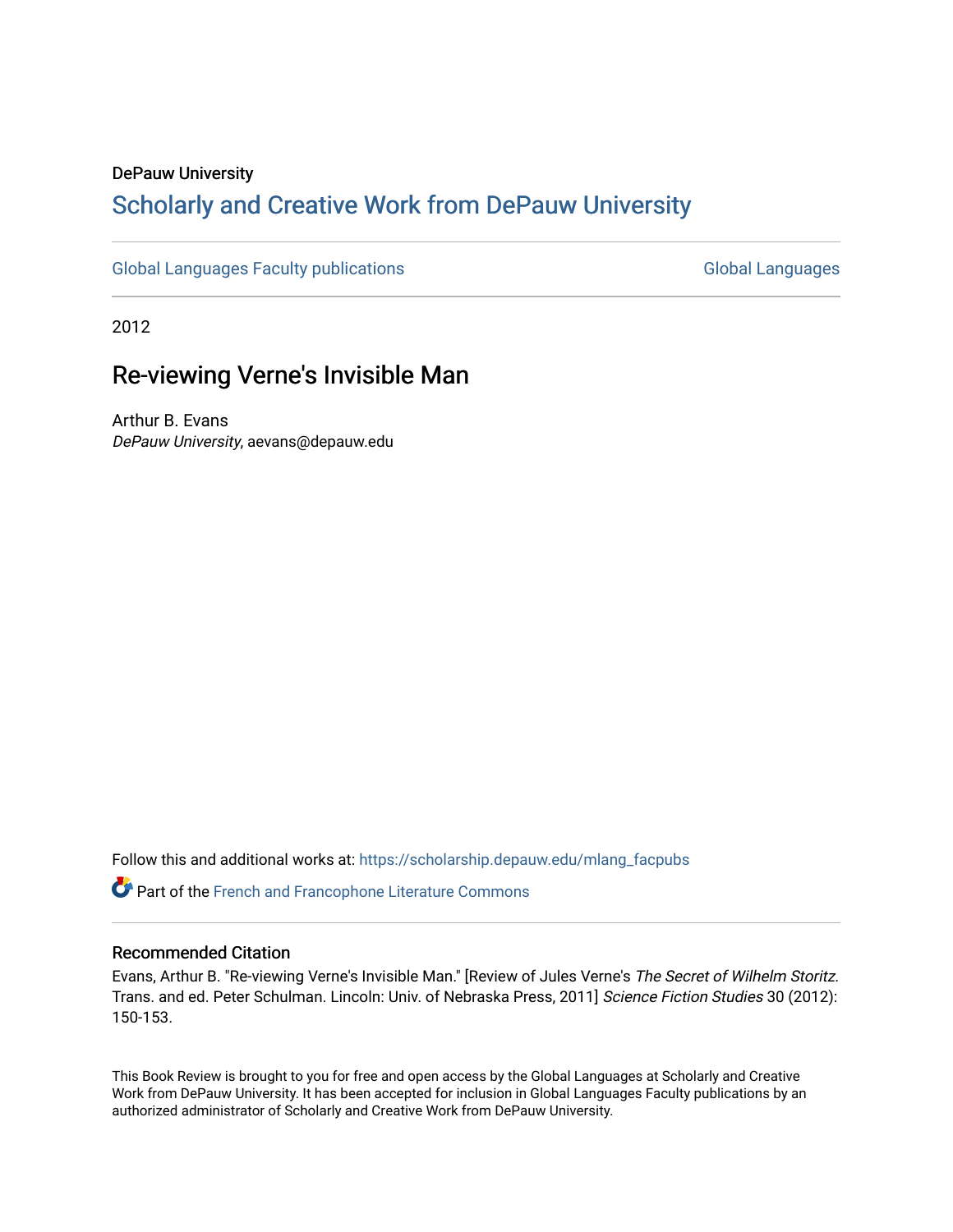#### **BOOKS IN REVIEW**

**Re-viewing Verne's Invisible Man.** Jules Verne. *The Secret of Wilhelm Storitz*. Ed. and trans. Peter Schulman. Lincoln: U of Nebraska P, 2011. BISON FRONTIERS OF IMAGINATION SERIES.  $xvi + 220$  pp. \$29.95 hc; \$15.95 pbk.

This book is the first English translation of Verne's original manuscript of a novel that was published posthumously as *Le Secret de Wilhelm Storitz*, one of the legendary author's last *Extraordinary Voyages*. The first French edition was released in 1910, five years after Verne's death, and its English translation did not appear until 1963. *Storitz* was among several posthumous works—titled and untitled, in various states of completion—that were brought to press from 1905 to 1919 by Verne's son Michel, who was executor of his estate. By the early 1980s, however, Verne scholars began to question the authenticity of these works. Jules Verne's original manuscripts had finally become available to the general public, and a close examination of them revealed that Michel had heavily edited, revised, and even rewritten most of his father's posthumous novels before their publication.

During the past few decades, the reaction among Verne aficionados to this important revelation has been mixed. The majority of them have followed the lead of the Société Jules Verne in France and its president Olivier Dumas, who categorically denounced these "tainted" Verne novels and proposed replacing them with published editions of Verne *père*'s first-draft manuscripts. These new French editions began to appear on the market in the mid-1980s. Most contain polemical prefaces by Dumas strongly condemning Michel's "disfigured" versions and insisting that these new manuscript-based editions henceforth be considered the *best and only authentic* versions of these Verne stories. Certain other Verne scholars, less obsessively purist, have disagreed. They have contended that Michel's changes often improved the readability of his father's rough drafts; that, for some of these novels, Verne *père* himself would have made many of these changes during the proofing stage had he lived long enough to do so; and that such father-son collaborations were not uncommon during Verne's final years and even earlier. They have argued that the actions of the Société Jules Verne—in its rigid, unilateral rejection of all these original editions, regardless of their individual quality—were harming Verne's literary legacy rather than helping it (see my review-essay "Protesting Too Much: The Jules vs. Michel Verne Controversy" in *SFS* 36.2 [July 2009]: 321-26).

But before proceeding to an analysis of this particular version of *Storitz,* it might be useful to clarify the present status of these controversial posthumous novels by Verne. There are a total of eight of them:

1905, *Le Phare du bout du monde*—original published version

*The Lighthouse at the End of the World* (1923, trans. Cranstoun Metcalfe)

*Le Phare du bout du monde* (1999)—manuscript version

*The Lighthouse at the End of the World* (2001, trans. William Butcher) 1906, *Le Volcan d'or*—original published version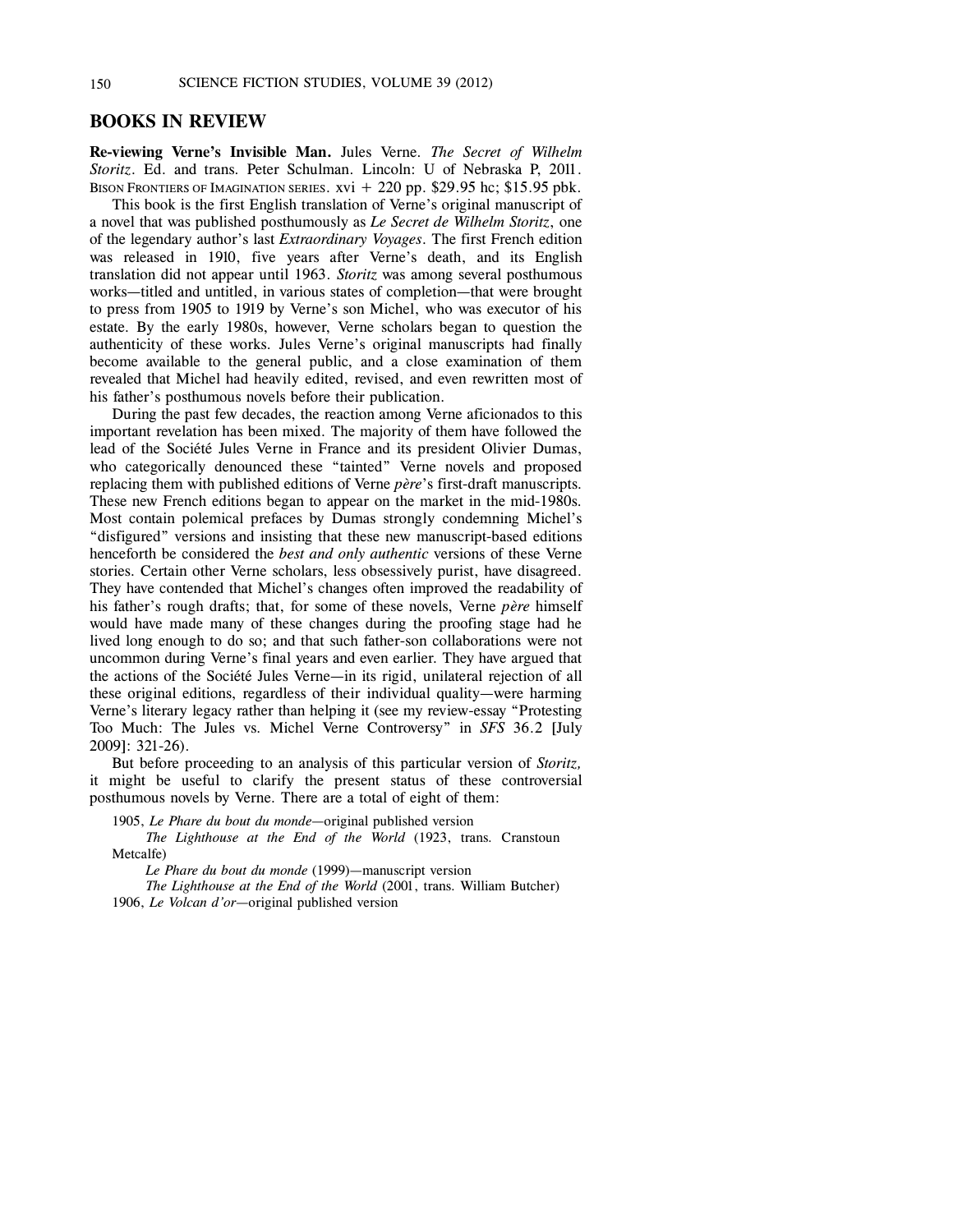*The Golden Volcano* (1962, trans. I.O. Evans) *Le Volcan d'or* (1989)—manuscript version *The Golden Volcano* (2008, trans. Edward Baxter) 1907, *L'Agence Thompson and Co.*—original published version *The Thompson Travel Agency* (1965, 2 vols., *Package Holiday* and *End of the Journey*, trans. I.O. Evans) (to date, no manuscript version or translation) 1908, *La Chasse au météore*—original published version *The Chase of the Golden Meteor* (1909, trans. Frederick Lawton) *The Hunt for the Meteor* (1965, trans. I.O. Evans) *La Chasse au météore* (1986)—manuscript version *The Meteor Hunt* (2006, Frederick Paul Walter and Walter James Miller) 1908, *Le Pilote du Danube*—original published version *The Danube Pilot* (1967, trans. I.O. Evans) *Le Beau Danube jaune* (1988, The Beautiful Yellow Danube)—manuscript version (to date, no English translation of the manuscript version) 1909, *Les Naufragés du "Jonathan"*—original published version *The Survivors of the "Jonathan"* (1962, 2 vols., *The Masterless Man* and *The Unwilling Dictator*, trans. I.O. Evans) *En Magellanie* (1987, In Magellania)—manuscript version *Magellania* (2002, trans. Benjamin Fry) 1910, *Le Secret de Wilhelm Storitz*—original published version *The Secret of Wilhelm Storitz* (1963, trans. I.O. Evans) *Le Secret de Wilhelm Storitz* (1985)—manuscript version *The Secret of Wilhelm Storitz* (2011, trans. Peter Schulman) 1919, *L'Etonnante aventure de la mission Barsac*—original published version *The Barsac Mission* (1960, 2 vols., *Into the Niger Bend* and *The City in the Sahara*, trans. I.O. Evans) *Voyage d'études* (1993, Study Trip)—manuscript version (consisting of only 4-5 chapters and some notes)

(to date, no English translation of the manuscript version)

With the exception of *L'Agence Thompson and Co.*—whose manuscript (by Jules? by Michel?) does not vary greatly from the 1907 published text—all the posthumous novels have now been replaced by new editions based exclusively on Verne *père*'s original French manuscripts. And since 2001, Anglophone Vernians have begun publishing English-language translations of the latter.

One obvious question arises when judging the manuscript versions against the original published versions of these novels: which ones are better? Despite the biased judgment of the French Société Jules Verne (for whom *none* of the original versions can be better because they were all contaminated by Michel's hand), there are no simple answers to this question. For example, *The Survivors of the "Jonathan"* is clearly a much better novel in every way than the sketchy and uninspired *Magellania*. In my opinion, the same holds true for the Michel-edited versions of *The Lighthouse at the End of the World* and *The Golden Volcano*. But in *The Meteor Hunt*, *The Barsac Mission*, and *The Thompson Travel Agency*, Michel went too far: not limiting himself to being the editor of these texts, he became their primary author. The case of *The*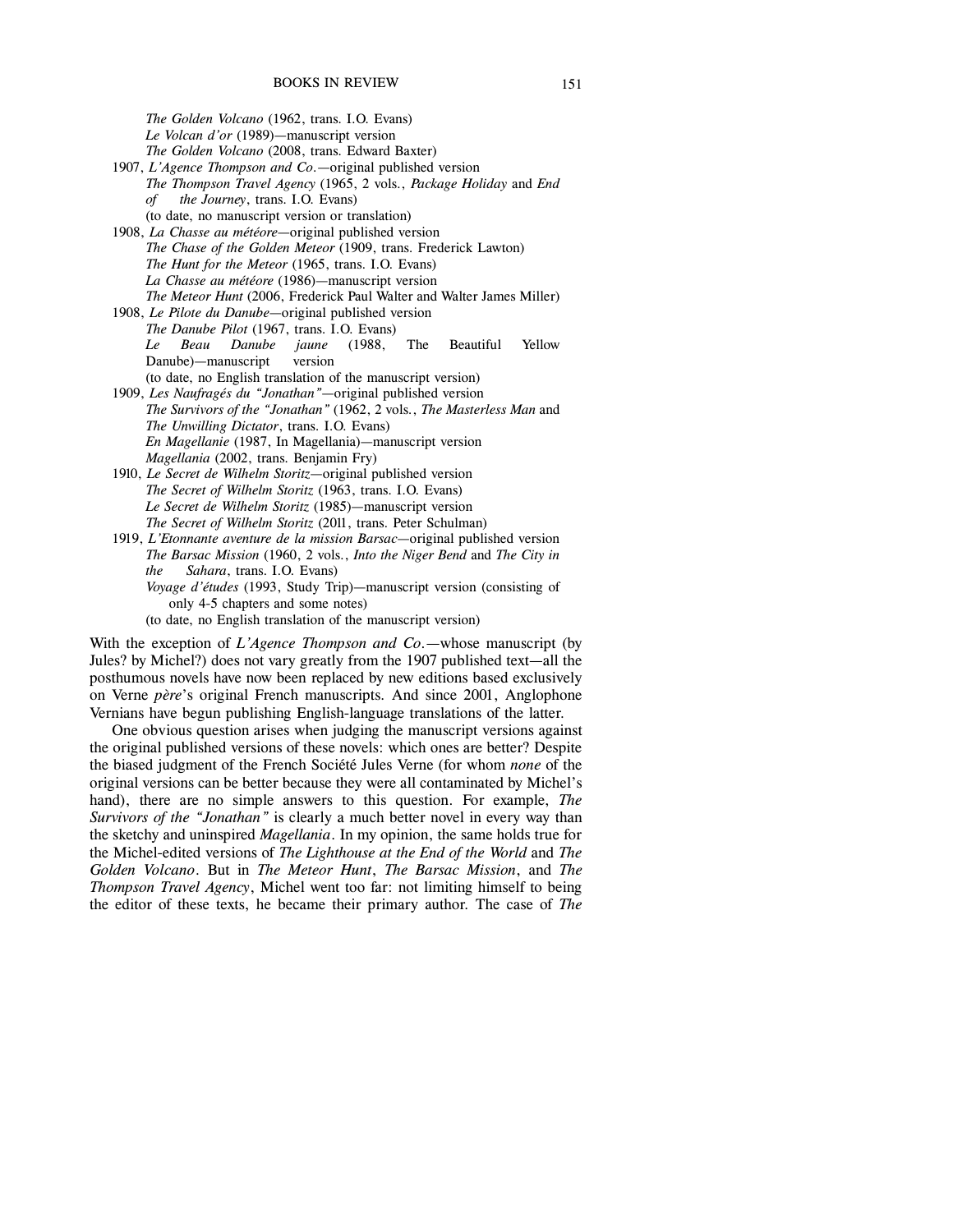*Secret of Wilhelm Storitz* is similar but slightly different. Although Michel left the bulk of his father's (nearly finalized) manuscript intact, the changes he did make served to weaken instead of strengthen the novel's overall quality.

Exactly how are the two versions different? Here is a brief summary of *The Secret of Wilhelm Storitz* as Verne originally wrote it (spoiler alert!). The French engineer Henry Vidal—who acts as first-person narrator in the story—travels from Paris to Hungary to attend the wedding of his brother Marc, a painter, to a lovely young Hungarian woman named Myra Roderich. Weeks earlier, Myra and her family spurned a marriage proposal from the evil Wilhelm Storitz, whose late father was a famous but widely feared German scientist who had experimented with "Roentgen rays." The young Storitz, infuriated with his rejection as a suitor, vows to take his revenge on the entire Roderich family. Determined to find a way to prevent Myra from marrying anyone but him, Wilhelm shuts himself up in his father's laboratory and, using the latter's secret notes, invents an invisibility potion. He drinks it and, now unseen, he terrorizes Myra's family and succeeds in kidnapping Myra herself and forcing her to drink the potion too. Before he can escape the country with his prize, Storitz is tracked down by the police and killed. As he lies dying, his body slowly reappears (strongly reminiscent of Wells's 1897 novel *The Invisible Man*, on which Verne's *Storitz* was patterned). But his secret dies with him; Myra must remain forever invisible. In a bittersweet ending, she and her fiancé Marc marry, remain in Hungary, and find happiness together. A nostalgic Henry Vidal concludes the novel with the following thoughts:

And I sometimes ask myself whether I have to permanently give up any hope of ever seeing that young woman in her physical form again, whether some sort of physiological phenomenon might possibly occur, or even whether the simple passage of time might bring back her lost visibility; whether, one day, Myra might finally reappear before our eyes, radiating with her youth, grace, and beauty?

The future might well decide in the end, but for the sake of Heaven, I pray that the secret of invisibility may never resurface again, and that it remain forever buried deep down in Otto and Wilhelm Storitz's grave! (Schulman trans.)

Michel's revisions to this original version of *Storitz* were few but significant. Inexplicably, he moved the action from the late-nineteenth century to the eighteenth century, which necessitated a host of changes to the geographical and historical references throughout the narrative. And he completely rewrote the novel's dénouement to give it a more conventional "happy" ending. In his version, a married Myra suddenly regains her visibility at the very moment when she gives birth to her first child (a boy). All three Vidals then move back to Paris, where Marc goes on to have a "glorious career" as a "famous artist," and Henry spends a great deal of time with his young nephew whom he "cherishes." The final paragraph of this doctored version reads as follows:

Heaven grant that their happiness endure for many a long year! Heaven grant that nobody else ever suffers the evils that they have suffered! Heaven